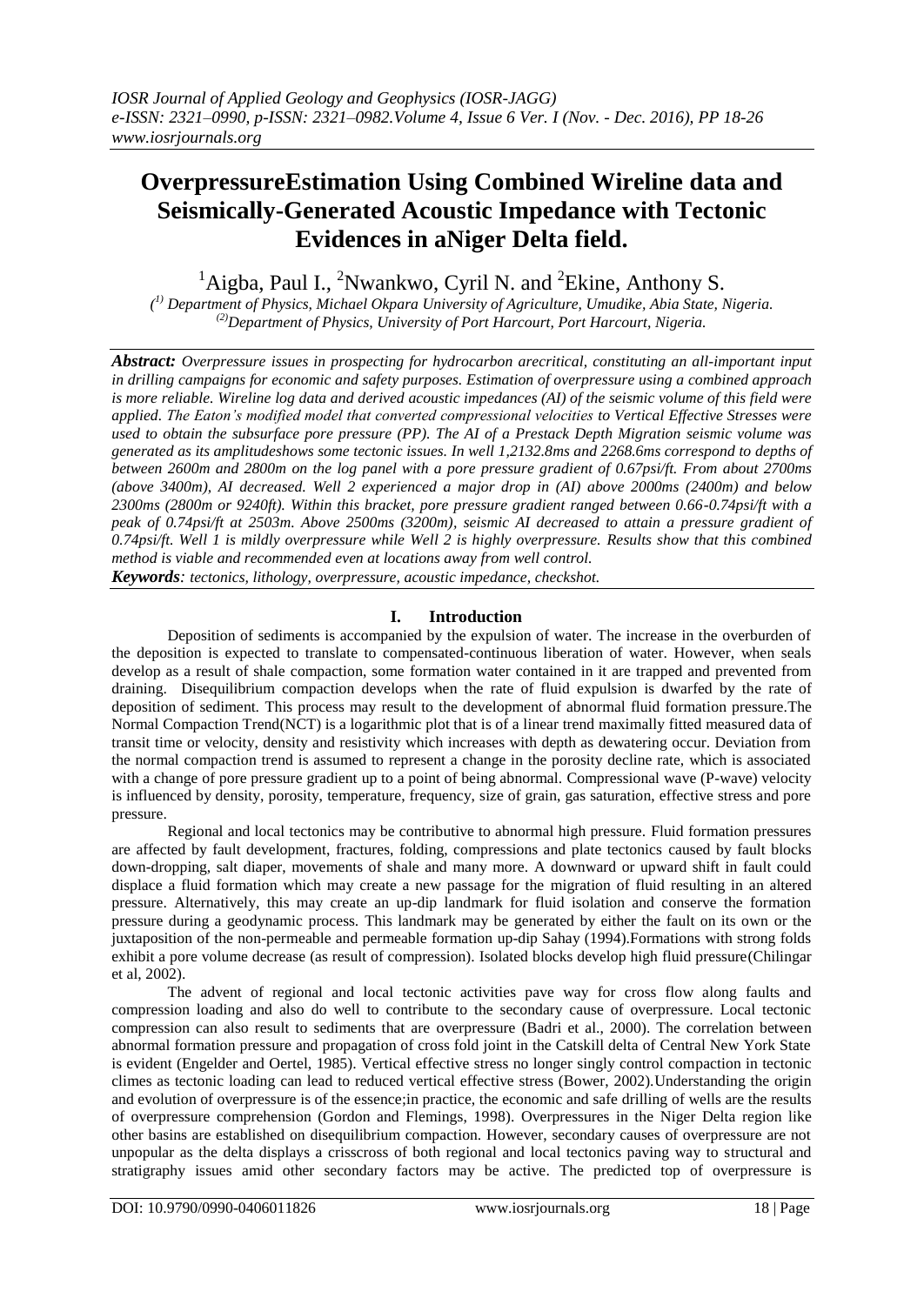mildlypressure (<0.71 psi/ft) at a depth of 10000ft True Vertical Depth (TVD) while high overpressure (>0.71 psi/ft) occurred at almost 13000ft in the area of interest of the X-field Onshore, Niger Delta. Observation is that this field's abnormal pressure seems to appreciate with depth in the direction of N–E (Ugwu and Nwankwo, 2013).

The use of wireline log data could be reliable in the estimation of overpressure along a well trajectorybut may fail in predicting Geopressure in an entire field as various locations may experience different Geopressure regimes. Lower interval velocities obtained from seismic may be indications of overpressures as layers exhibit decreasedporosities in shale, lower bulk densities, lower effective stresses and higher Poisson ratio. Porosity and pore pressure are some of the factors that mostly influence velocity change of P- wave. Such influences can inferabnormal pressure as either an expression of aquathermal expansion (Clay diagenesis or Catagenesis due to hydrocarbon maturation) or tectonic activities. Pore pressure is mainly a function of acoustic impedance. It can de deduced from acoustic impedance as well as from estimated velocity and density data since velocity depends on effective stress (Bowers, 1995). For all purposes, fluid pressure is mainly a function of acoustic impedance (Banik et al, 2013).

This study is targeted at estimating pore pressure in shale in an onshore Niger Delta field by applying a combined wireline log data and the seismically-generatedacoustic impedance from a Prestack Depth Migration (PSDM) volume. The use of Measured Pore Pressure (MPP) from Repeat Formation Tester (RFT) is to standardize the estimated pore pressure obtained from normal compaction and Eaton's modified model at various depths with special attention on tectonic issues as influence on overpressure.

#### **Regional Geology and Tectonics of the Niger Delta**

The trenches and ridges of the Cretaceous fracture zones in the Atlantic Ocean control the tectonic regime of the West Coast of the equatorial Africa. The Cretaceous fracture zone is responsible for the division into basins including in Nigeria (Fig. 1). The Cretaceous Benue-Abakaliki trough represents a failed arm of a rift triple axis which relates to the opening of the South Atlantic. By Late Cretaceous, rifting reduced completely in the Niger Delta; although, it continued way into the Middle Cretaceous after commencing by the Late Jurassic (Lehner and De Reiter, 1977).



Fig. 1: The post Cretaceous or Cenozoic paleogeography of the Niger Delta as well as the relative position of the African and South American plates since the advent of rifting (After Turtle et al, 1999).

Gravity tectonics substituted rifting as a tectonic activity and was the basic process of deformation. Two processes initiated shale movement that caused deformation within the region (Kulke, 1995). Initially, the Agbada Formation's denser delta-front sand was responsible for shale diapirs which were formed by Akata Formation's poor compacted, overpressure adjoining delta clay. Finally, the non-lateral, basin direction nonsupport of Akata Formation's undercompacted delta-slope clays caused non-stability in gradient. In every depobelt of the region, gravity tectonic of complex structures such as diapirs of shale, anticlines of rollover, crest of growth fault which are collapsed, high gradient close flank faults, adjoining same features were completed before thesedimentation of the Benin Formation (Evamy et al., 1978; Xiao and Suppe, 1992). These faults register their strong impact on the Agbada Formation and straighten out as plane close to surface of Akata Formation (Fig. 2)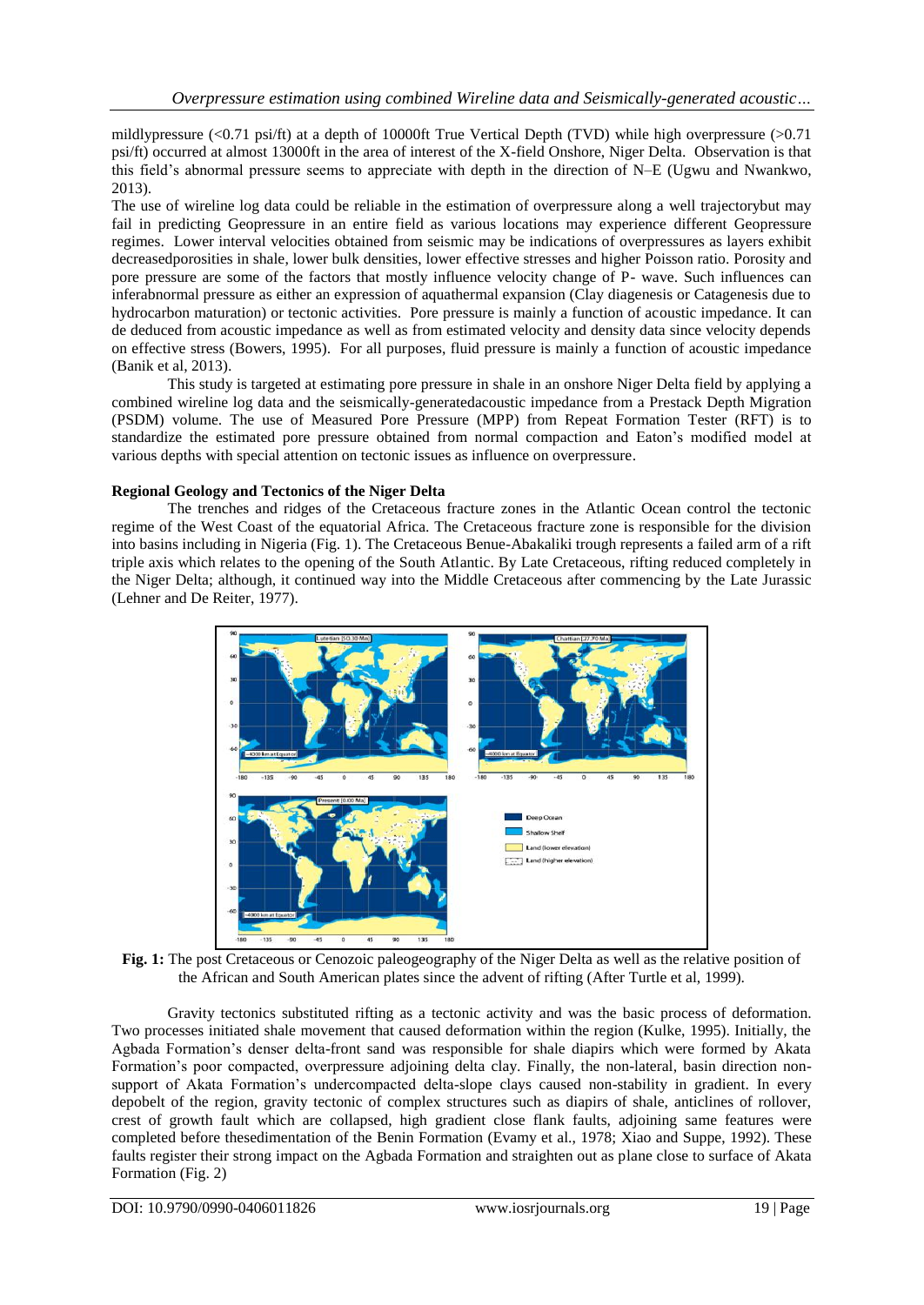

**Fig.2:** Types of traps associated with some Niger Delta field structures. After Doust and Omatsola (1990);Stacher (1995)



**Fig. 3:** The stratigraphy of the Niger Delta and Equatorial Guinea (After Kulke, 1995)

In the Niger Delta region, most fields have structural trap, however, stratigraphic traps exits as well (Fig.2). The syndeposition of deformation of the Agbada shale/sandstone intercalation sorting resulted in development of structural traps (Evamy et al, 1978; Stacher, 1995).Due to the sedimentation trend that characterizes the region, complex structure increases from North to South.Theage of the Niger Delta ranges from Eocene of the overpressure shale Akata Formation to Recent age of sandstone Benin Formation through the Pliocene sandstone/shale alternating Agbada Formation (Fig. 3).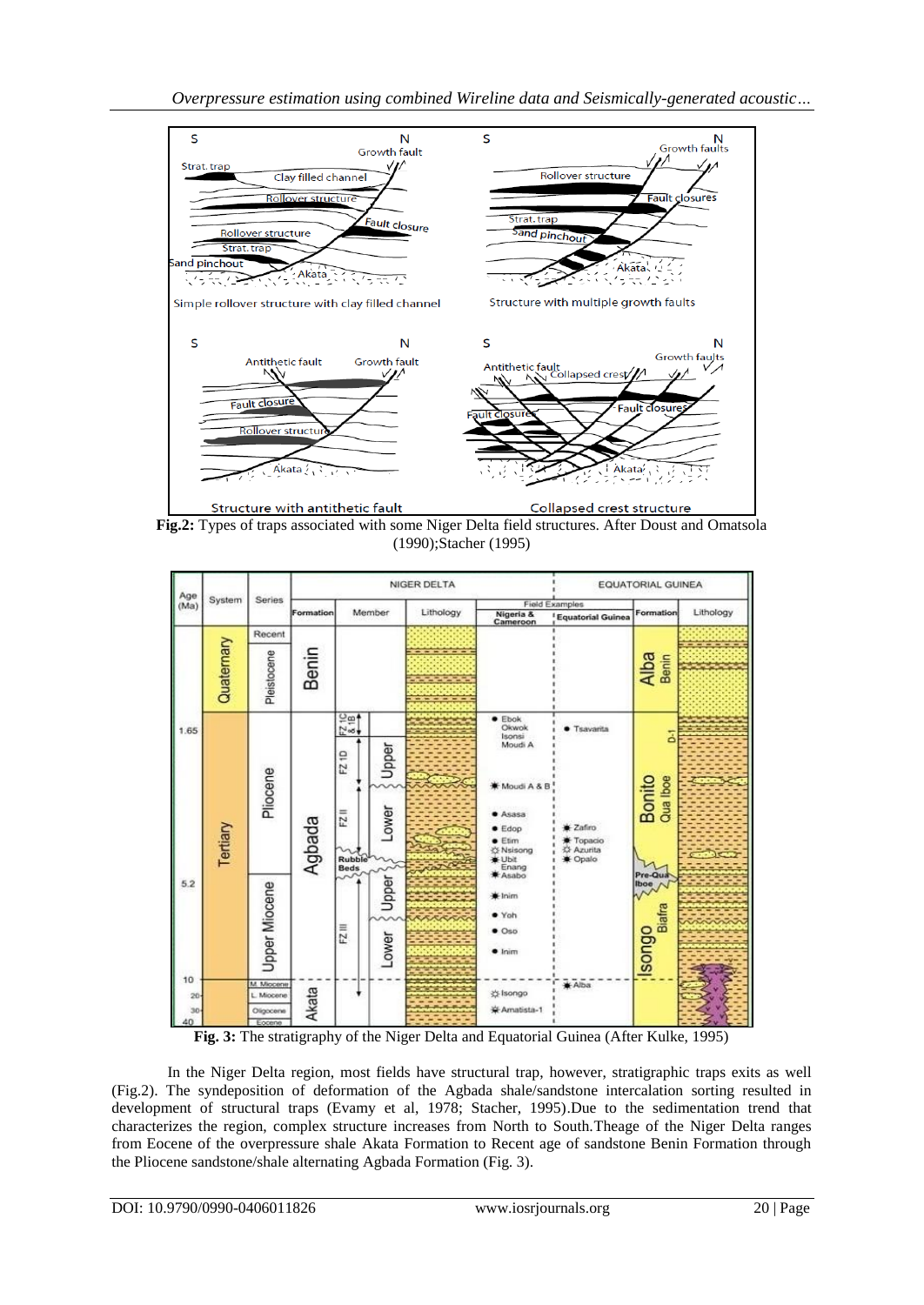

**Fig. 4:** Niger Delta depobelts showing the locations of the Wells in Greater Ughelli depobelt

# **II. Materials and Method**

The data employed in this research work were Wireline data of gamma ray, sonic and density logs. Checkshot (TZ) data which converts time domain to depth were used.Drilling data of Repeat Formation Tester (RFT) for Measured Pore Pressure (MPP) and Prestack Depth Migration (PSDM) data were used to infer structural issues and acoustic impedances. The data were provided by Shell Petroleum Development Company (SPDC), Port Harcourt.The wells tagged 1 and 2 are both located at Greater Ughelli depobelt (Fig. 4). Well 1 has (Crossline, XL: 15628; Inline, IL: 7456) and Well 2 has (Crossline, XL:15372; Inline, IL:7818).

### **Generating Overburden Stress**

The overburden stress (OBS) is the summation of the subsurface pressure at a given depth. This comprises of the effective stress due to the grain contacts and the pore pressure due to the fluid. The total stress is given by Terzaghi, (1943) as:

$$
S = \sigma + p \tag{1}
$$

where S is the overburden stress,  $\sigma$  is the effective stress due to the matrix and p is the pore pressure.

The OBS is a derivative of density log either as a True Vertical Depth Subsea (TVDss) or True Vertical Depth Mudline (Zml) version. The TVDss has an inclusion of both seawater and atmospheric pressures while the latter do not contain any of the two.

### **The Normal Compaction Trend(NCT)**

The transformation of vertical effective stress to pore pressure is given by Eaton (1975) as:  $PP = OBS - (OBS - P_{hydro}) * (V_{obs}/V_{norm})^{\Lambda n}2$ 

where PP is pore pressure, OBS is Overburden stress,  $P_{hydro}$  is normal pressure at a given depth,  $V_n$  is the normal compressional velocity obtained from NCT at the defined depth  $V_{obs}$  is the observed compressional velocity at the same depth, and n is the Eaton's exponent which is age or basin location.

Acoustic Impedance (AI)

Acoustic impedance is defined as the product of the P-wave velocity and density of the layer in which it travels. It measures the contrast between two subsurface layers.

$$
AI = \rho V3
$$

Seismic Trace at a particular depth (Amplitude) = Wavelet x RC For two layers 1 and 2 concerned,

 $\rho_2 V_2 - \rho_1 V_1$ 

$$
RC = \frac{\rho_2 v_2 - \rho_1 v_1}{\rho_2 V_2 + \rho_1 V_1} \tag{4}
$$

where AI is acoustic impedance  $\rho$  is density of a layer and V is the velocity of P- wave in it, RC is reflection coefficient (an interlayer factor).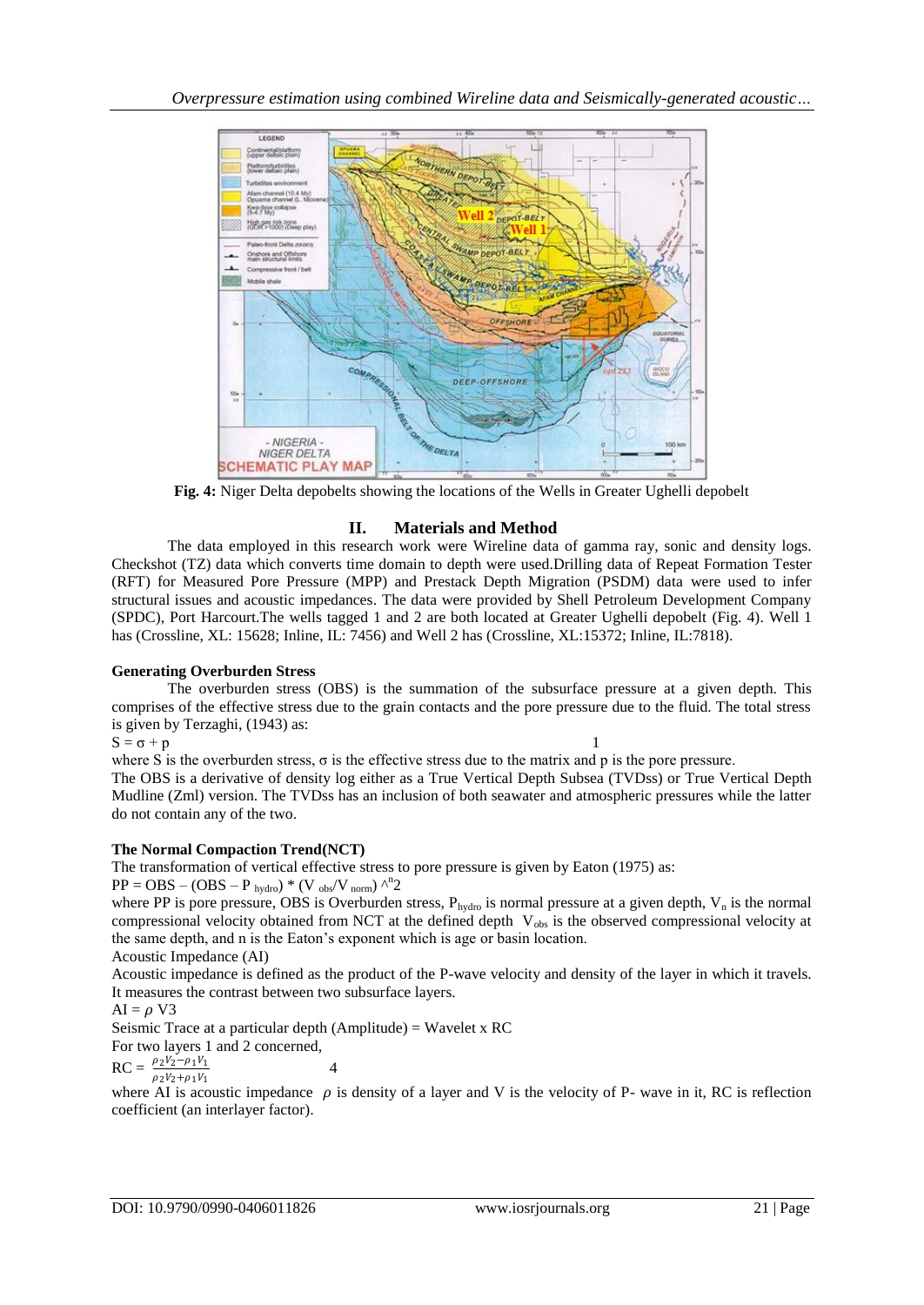

**Fig. 5:**The Pressure-Depth analysis of Well 1

The Pressure Depth plots in Figures 5 and 6 (see legends) consist of the hydrostatic pressure (P\_Hydro) which symbolizes an approximate subsurface pressure baseline and the lithostatic pressure (peak subsurface pressure trend) at certain depths. The RFTs are represented by the MPPs while the Estimated Pore Pressures (EPPs) for normal compaction were generated using an Eaton index of 3. The plots represented as Eaton's Pressure modified model (PP\_md) rely on the strength of an index of 5.5. Take note of the trends followed by the two pressure estimates in both figures. PP\_md did a better estimation than EPP in both cases and therefore adjudged to be more reliable input in the drilling programs of both wells.

The analysis of Figures 5 and 6 are represented in Tables 1 and 2 respectively; take cognizance of their PP\_md. The tables relied on equations 1 and 2 to generate the Pore pressure and VES while a simple ratio of pressure versus depth was used in generating Pore Pressure gradient (PP\_grad.). The red circled velocities in both tables are velocity reversals at various depths in the observed velocity (Vobs) columns.

**Table 1:**Pressure analysis ofWell 1 using Eaton's modified model

| <b>Table 1.</b> I ressure analysis of well I using Earon's mounted model |          |          |         |             |          |          |                  |  |
|--------------------------------------------------------------------------|----------|----------|---------|-------------|----------|----------|------------------|--|
| TVD (ft)                                                                 | TVDss(m) | OBS(psi) | Vnorm   | <b>Vobs</b> | PP(psi)  | VES(psi) | $PP_{grad}(psi)$ |  |
| 6616.04                                                                  | 2004.86  | 5926.24  | 2873.56 | 2689.66     | 3808.53  | 2117.72  | 0.58             |  |
| 6754.44                                                                  | 2046.80  | 6017.62  | 2873.56 | 2689.66     | 3878.04  | 2139.57  | 0.57             |  |
| 8027.81                                                                  | 2432.67  | 7495.55  | 3011.49 | 2781.61     | 4907.85  | 2587.70  | 0.61             |  |
| 8306.50                                                                  | 2517.12  | 7797.23  | 3011.49 | 2689.66     | 5549.12  | 2248.11  | 0.67             |  |
| 8913.63                                                                  | 2701.10  | 8109.06  | 3057.47 | 2689.66     | 6016.53  | 2092.53  | 0.67             |  |
| 9042.50                                                                  | 2740.15  | 10136.70 | 3057.47 | 2872.59     | 5732.50  | 4404.19  | 0.63             |  |
| 10830.00                                                                 | 3281.81  | 10264.30 | 3149.43 | 2919.54     | 6599.55  | 3664.77  | 0.61             |  |
| 10989.80                                                                 | 3330.24  | 10448.50 | 3195.40 | 2919.54     | 6994.50  | 3454.02  | 0.64             |  |
| 11100.50                                                                 | 3363.80  | 10605.20 | 3195.40 | $-2873.56$  | 7379.30  | 3225.86  | 0.66             |  |
| 11405.00                                                                 | 3456.07  | 10917.00 | 3195.40 | 2827.59     | 27873.07 | 3043.92  | 0.69             |  |
| 11566.00                                                                 | 3504.85  | 11072.20 | 3195.40 | 2919.54     | 7390.44  | 3681.74  | 0.64             |  |



**Fig.6 shows Pressure- Depth plot of well 2**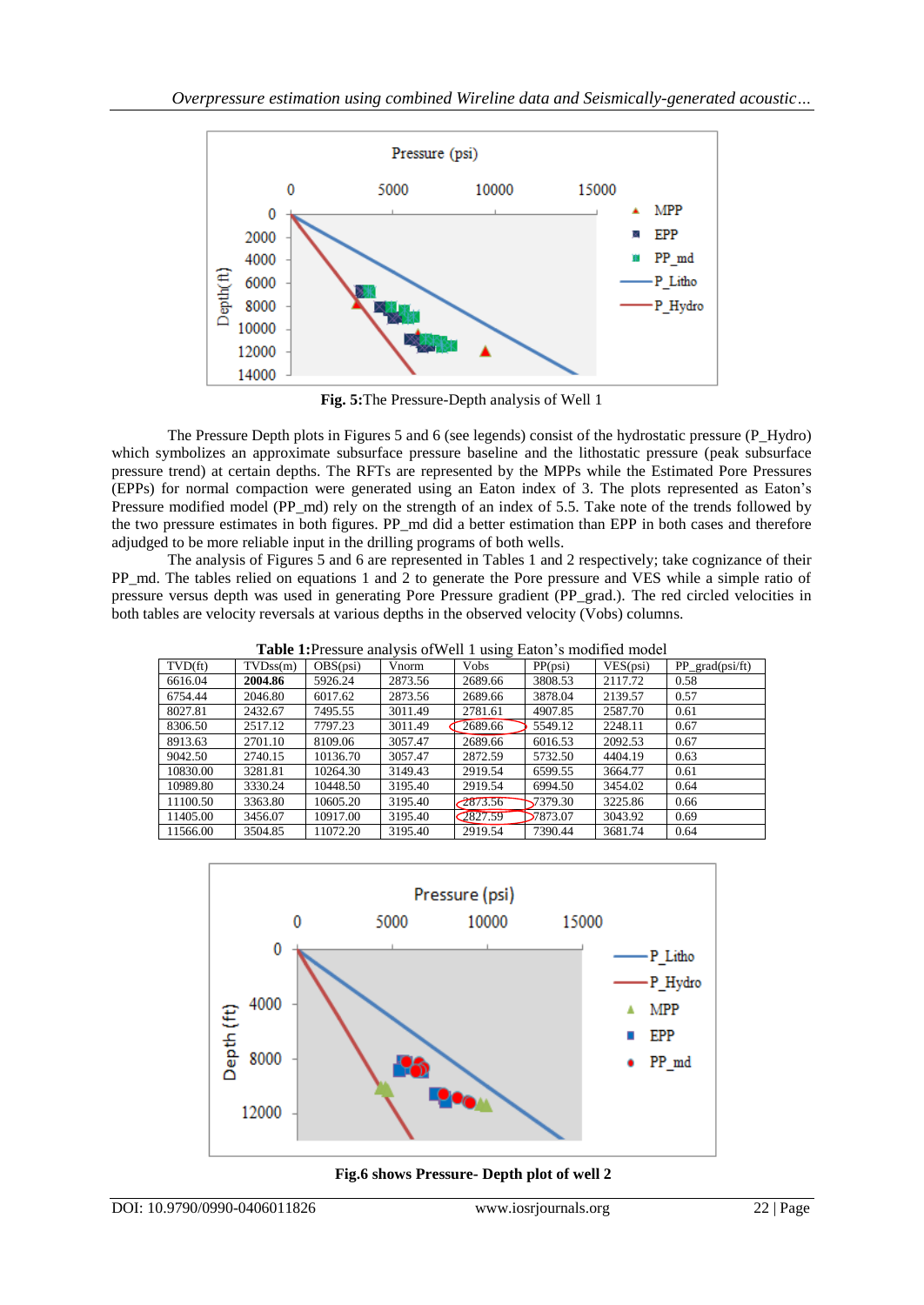| Overpressure estimation using combined Wireline data and Seismically-generated acoustic |  |  |  |  |
|-----------------------------------------------------------------------------------------|--|--|--|--|
|                                                                                         |  |  |  |  |

| <b>Table 2.</b> FICSSUIC analysis Of Well 2 using Earon S modified model |                       |          |         |         |         |          |                     |  |
|--------------------------------------------------------------------------|-----------------------|----------|---------|---------|---------|----------|---------------------|--|
| $TVD$ $ft)$                                                              | TVDs <sub>S</sub> (m) | OBS(psi) | Vnorm   | Vobs    | PP(psi) | VES(psi) | $PP_{grad}(psi/ft)$ |  |
| 8179.94                                                                  | 2478.77               | 7402.73  | 3041.67 | 2708.33 | 5371.47 | 2031.26  | 0.66                |  |
| 8259.87                                                                  | 2502.99               | 7553.57  | 3041.67 | 2541.67 | 6077.89 | 1475.68  | 0.74                |  |
| 8632.90                                                                  | 2616.03               | 8007.53  | 3083.33 | 2708.33 | 5922.43 | 2085.10  | 0.69                |  |
| 8819.42                                                                  | 2672.55               | 8158.37  | 3083.33 | 2750.00 | 5853.26 | 2305.11  | 0.66                |  |
| 8979.30                                                                  | 2721.00               | 8158.37  | 3125.00 | 2750.00 | 6051.59 | 2106.78  | 0.67                |  |
| 10558.58                                                                 | 3199.57               | 9820.51  | 3291.67 | 2833.33 | 7526.08 | 2294.43  | 0.71                |  |
| 10867.63                                                                 | 3293.22               | 10122.18 | 3333.33 | 2791.67 | 8085.33 | 2036.85  | 0.74                |  |

**Table 2:** Pressure analysis of Well 2 using Eaton's modified model



**Fig. 8:**Various important logs for Well 1

### **III. Discussion of results**

Plotted Wireline log data of Well 1consist of some of the key logs used for this research work. A correlation of the Gamma ray, density and the compressional wave velocity  $(V_p)$  logs shows that shale lithology as seen on the Gamma ray log corresponds to high density of formation at such depths and normally high Pwave velocity (Fig.8). In addition, a shale trend filter which delineated shale lithology with respect to shale thickness threshold was applied. As a deviation from the normal situation, as seen on the $V_p$  track indicate sections exhibiting Vp reversals in shale. An appreciable velocity reversal indicates overpressure (Badri, et al, 2000).Results of these plots as deduced using Eaton's models were presented in (Fig. 5 or Table 1). First incidence ofvelocity reversal was recorded at a depth range of 6616-7066ft (2004.5-2141.2m); this is the top of Geopressure (TOG) at a mildoverpressure of 0.58psi/ft. The second tranche of velocity reversal started at a depth of 8027.81ft (2437.67m) to yield a vertical effective stress of 2587.7psi. The vertical effective stress of 2248.11psi at a depth of 8306.5ft(2517.12m) with an overpressure of 0.67psi/ft was the peak within this pressure pocket (Table 1). In instances where compartmentalization of rock allows pore pressures to counteract the vertical effectivestress and undercompaction results, the outcome of this is to slow down the porosity decrease and rise in density and velocity (Chopra and Huffman, 2006).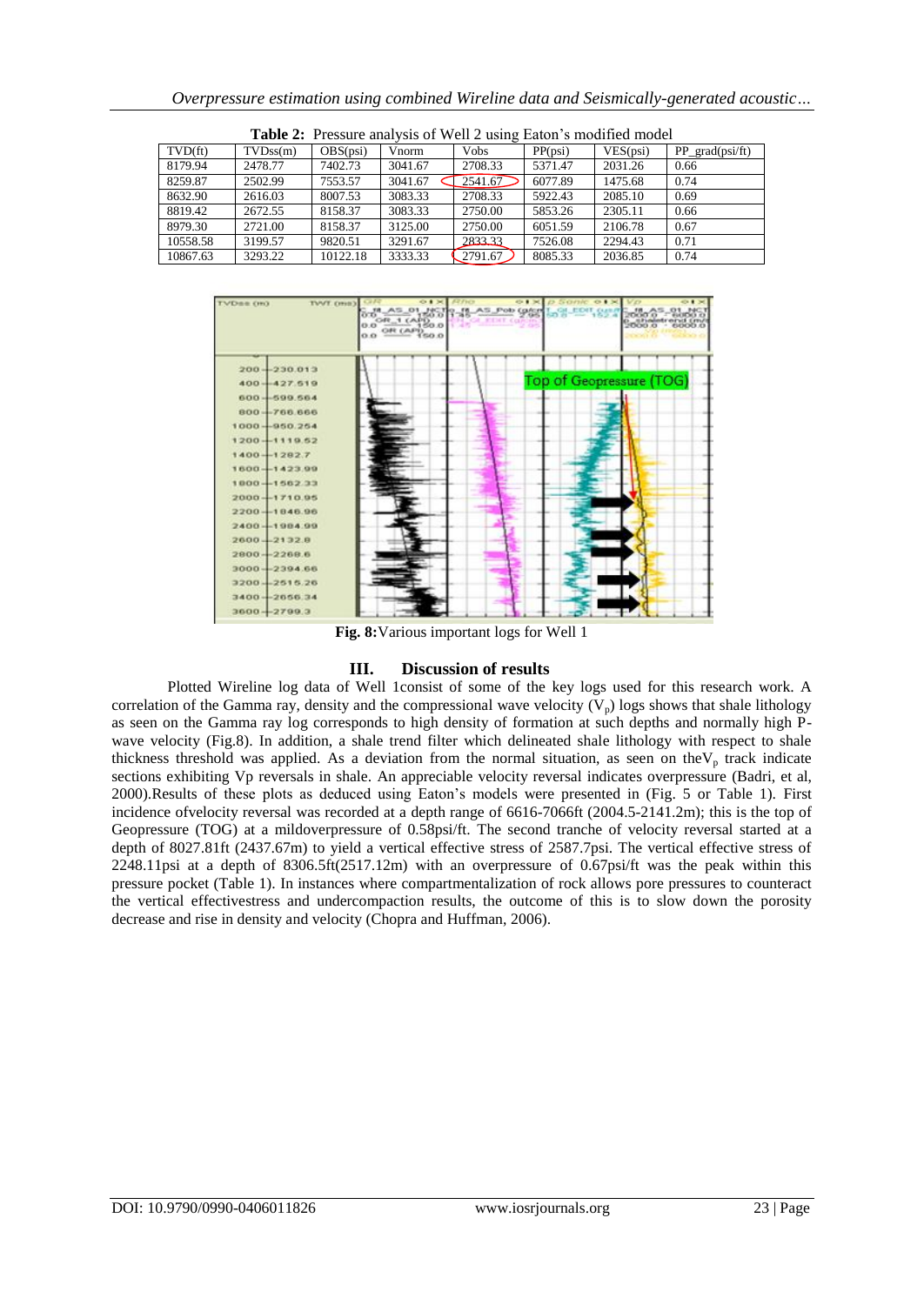

**Fig.9:** The location of well 1 in the field's seismic volume

The seismic volume in which well 1 is seated shows some fault line as arrowed to the left and some structural unconformities. The latter is visibly evident from 1800ms Two Way Time (TWT) and beyond (Fig. 9). In a Time-Depth (TZ) conversion ofwell to seismic tie, the depth of between 2000 and 2200m corresponds to time domain of between 1710.95 and 1846.8ms.This TWT coincides with the TOG (Fig. 8); the first noticeable pocket of meaningful shale trend and velocity reversal, although mild overpressure to a depth of 11880ft (3600m). In the Niger Delta, overpressures-driven by mega-structures and stratigraphy are common across the depobelts(Opara and Onuoha 2009).



**Fig.10:**The Acoustic Impedance of the seismic volume through whichWell1traverse

The acoustic impedance generated from the seismic volume shows the traverse of well 1 through various time domains. The product of P-wave velocity and density of each layer is indicated by the various colourintensities (see colour bar to the right of figure 10).A reduction in acoustic impedance is seen slightly above 2000ms to a little above 2200ms (Fig. 10). This translates to between 2132.8 and 2268.6ms (depth of between 2600 and 2800m or 8580 and 9240ft on the log panel) with a pore pressure gradient of 0.67psi/ft. Acoustic impedance increased thereafter and later dropped slightly at above 2600ms translating toadepth of between 3300m and 3400m. From about 2700ms (above 3400m depth) acoustic impedance decreased.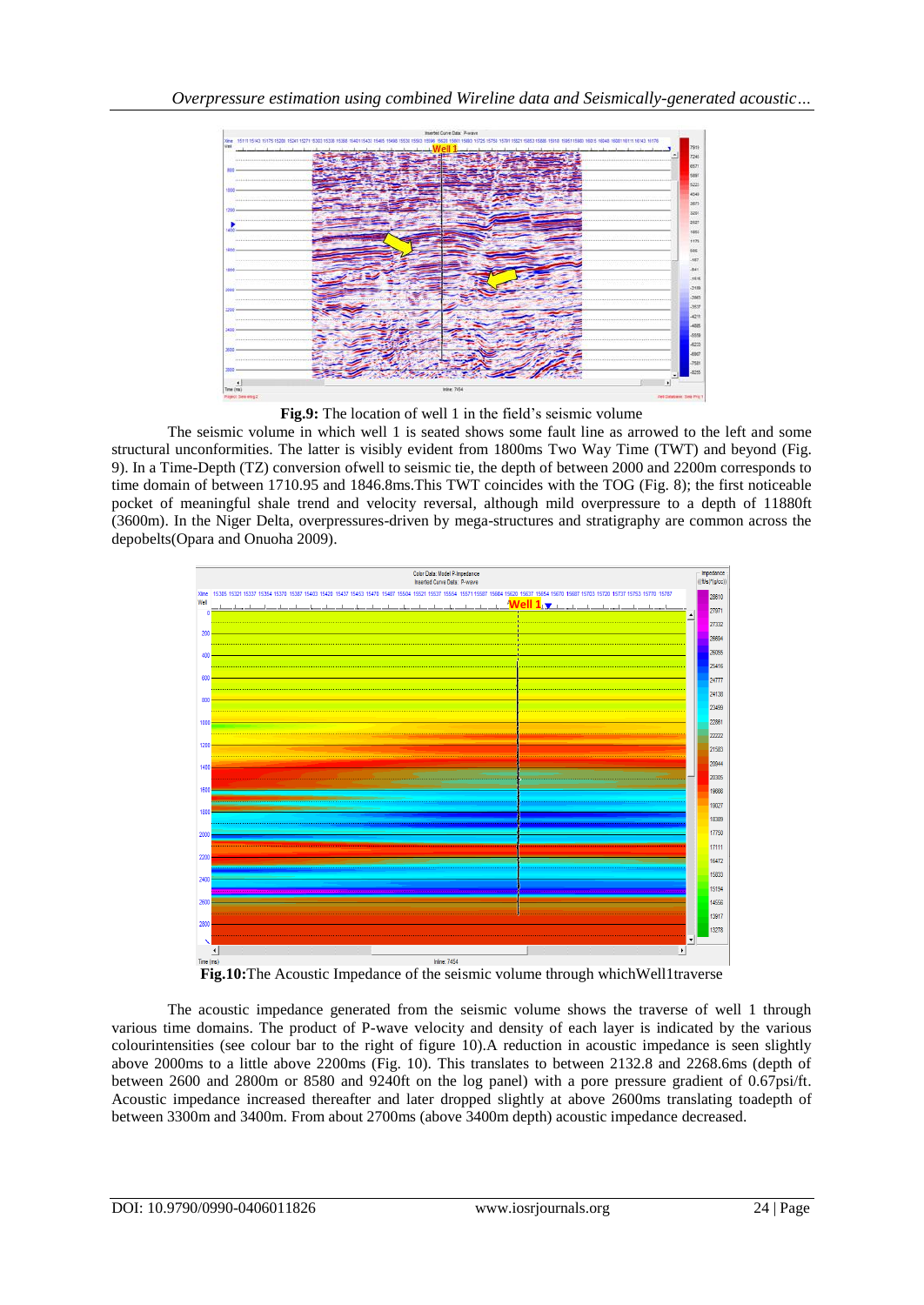

**Fig. 11:** Log plot for well 2

The results of the Eaton's model which were obtained from wireline logs of Well 2 as plotted in figure 11 were presented in (Fig. 6 or Table 2). These show compressional velocity, Vp reversals with appreciable shale trend starting from 7260ft (2200m). However, the major reversal for a main shale lithology as indicated by the first red circle on the compressional log ranges between over 7920ft (2400m) to 9240ft (2800m) (fig. 11). Within thisbracket, the maximum estimated pore pressure gradient is 0.74 psi/ft. At a depth of about 10890ft (3300m), the estimated pore pressure gradient increased to 0.74psi/ft from 0.71psi/ft at 10560ft (3200m). Wireline data for gamma ray log was not available for correlation beyond 3300m.



**Fig.12**is the Acoustic Impedance of the seismic volume through which well 2 traverses

There is a reduction in acoustic impedanceslightly before 1700ms time domain (about 6600ft or 2000m depth); a departure from the earth model (fig. 12). A major drop in impedance was seen at above 2000ms (2400m or 7920ft) and below 2300ms (2800m or 9240ft). Within this bracket, pore pressure gradient ranged between 0.66-0.74psi/ft with a peak of 0.74psi/ft at 8260ft (2503m). Above 2500ms (10560ft or 3200m) on seismic volume, AI decreases for pressure gradient to be 0.74psi/ft at 10890ft or 3300m.

# **IV. Conclusion**

From this study, it could be concluded that Well 1 is mildly overpressure (< 0.70psi/ft). There is an established trend of increase in overpressure from 6616.04ft True Vertical Depth (TVD) to 8913.63ft. The range of overpressure beyond this depth to 11566.00ft is 0.08psi/ft. Well 2 on the other hand is highly overpressure (>0.70psi/ft) at the stipulated depths. The increase in trend of overpressure was established from 8819.42ft